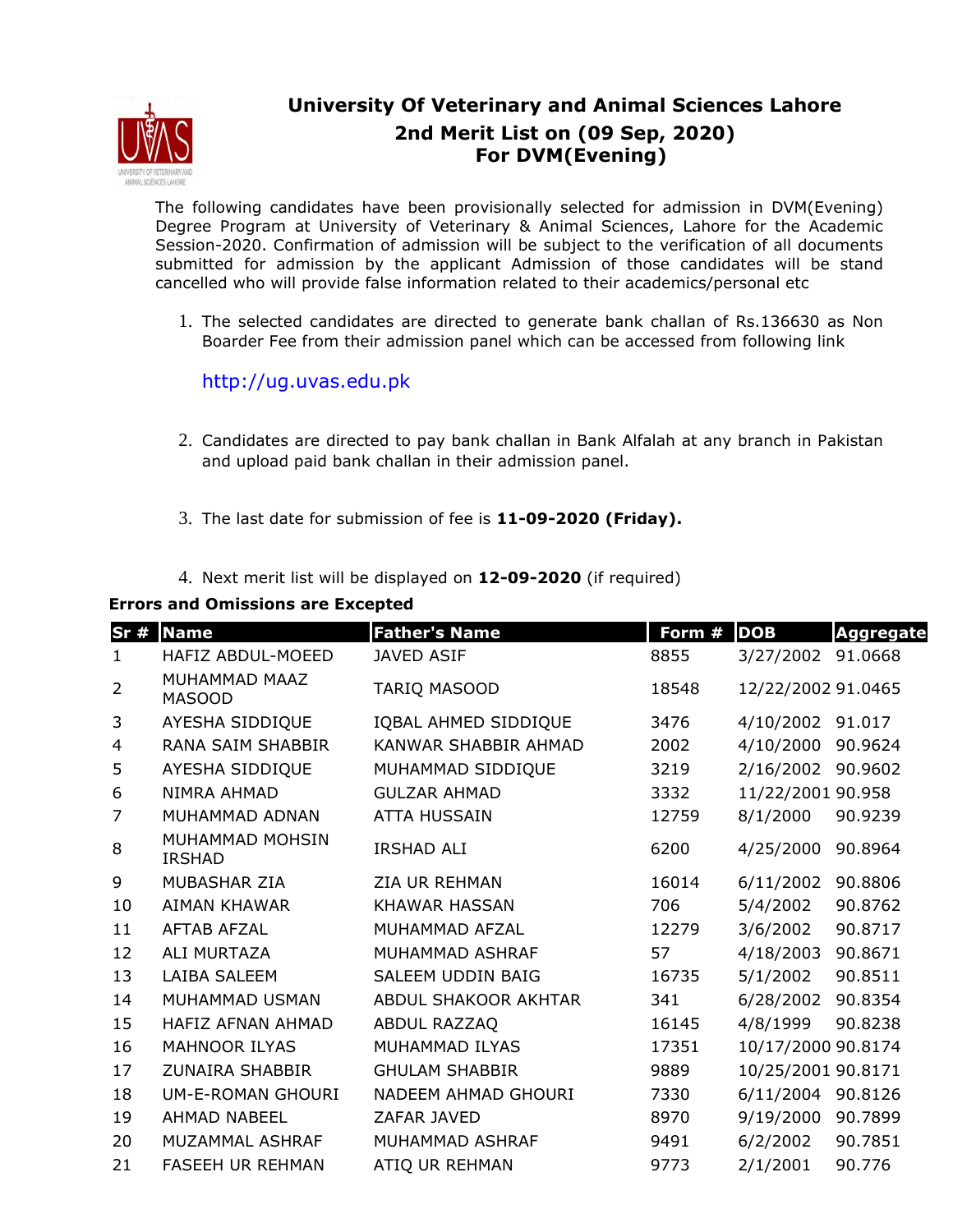| 22 | <b>HUZAIFA MEHMOOD</b>           | MEHMOOD KHAN           | 13006 | 1/1/2001           | 90.7738 |
|----|----------------------------------|------------------------|-------|--------------------|---------|
| 23 | <b>NIMRA ANEES</b>               | <b>GHULAM RASOOL</b>   | 10384 | 2/1/2002           | 90.7715 |
| 24 | NIMRA ANEES                      | <b>GHULAM RASOOL</b>   | 15857 | 2/1/2002           | 90.7715 |
| 25 | MUHAMMAD MOEEN<br><b>ASLAM</b>   | MUHAMMAD ASLAM         | 14902 | 11/13/2000 90.7648 |         |
| 26 | RABIYA SHAFIQ                    | MUHAMMAD SHAFIQ        | 10003 | 10/5/2000 90.7626  |         |
| 27 | <b>TALHA</b>                     | <b>AHMAD NADEEM</b>    | 8574  | 4/18/2002 90.7626  |         |
| 28 | <b>ZUHA SHAHID</b>               | SHAHID MEHMOOD         | 11739 | 11/1/2002          | 90.7558 |
| 29 | RIDA BATOOL                      | <b>ABID HUSSAIN</b>    | 499   | 10/1/1999 90.7283  |         |
| 30 | MUHAMMAD UMER                    | <b>AISH MUKHTAR</b>    | 9964  | 8/29/2000          | 90.717  |
| 31 | <b>ESHAL TARIQ</b>               | TARIQ MEHMOOD SAHI     | 7533  | 9/1/2001           | 90.708  |
| 32 | <b>HAIDER SAGHEER</b>            | <b>ALLAH DITTA</b>     | 5339  | 8/26/2001          | 90.6897 |
| 33 | ABDUR REHMAN NASEER              | <b>NASEER AHMAD</b>    | 7467  | 1/20/2002 90.6897  |         |
| 34 | <b>AMARAH AZHAR</b>              | AZHAR IQBAL HASSAN     | 3550  | 10/9/2000 90.683   |         |
| 35 | ABDUL RAUF RAZZAQ                | MUHAMMAD RAZZAQ        | 12170 | 3/18/2001 90.6673  |         |
| 36 | MISBAH YOUSAF                    | MUHAMMAD YOUSAF        | 11216 | 1/24/2001          | 90.6624 |
| 37 | ARIFA SAEED                      | MUHAMMAD SAEED         | 10565 | 9/20/2001 90.6535  |         |
| 38 | <b>IZZA</b>                      | ISTAKHAR AHMAD DHILU   | 1101  | 5/25/2003 90.6285  |         |
| 39 | AFFAF SADIQ                      | MUHAMMAD SUBAH SADIQ   | 13041 | 8/14/2002 90.6239  |         |
| 40 | AREEBA BABAR                     | <b>BABAR ALI</b>       | 4517  | 10/27/2002 90.5421 |         |
| 41 | HAFIZA RIKZA TANVEER             | <b>TANVEER AHMAD</b>   | 13233 | 6/18/1999 90.5394  |         |
| 42 | SYED MUAZZAM ABBAS               | MUHAMMAD HADI ALI      | 12477 | 10/19/2001 90.5374 |         |
| 43 | MEHWISH FATIMA                   | SHAHID BASHIR          | 10818 | 12/12/2002 90.5261 |         |
| 44 | MUHAMMAD AMEER<br><b>HAMZA</b>   | <b>GHULAM FARID</b>    | 680   | 4/11/2003 90.5261  |         |
| 45 | SHEERAZ AKRAM                    | MUHAMMAD AKRAM         | 7716  | 1/24/2002 90.5036  |         |
| 46 | SHAHZAIB AKBAR                   | MUHAMMAD AKBAR         | 5748  | 7/7/1999           | 90.5033 |
| 47 | MUHAMMAD SAAD TARIQ TARIQ MEHOOD |                        | 1766  | 6/12/2001          | 90.4853 |
| 48 | <b>SAMMAR ABBAS</b>              | <b>GHULAM ABBAS</b>    | 3141  | 7/18/2001          | 90.4806 |
| 49 | MINAHIL AHMED<br>SIDDIQUI        | RAFIQ AHMAD SIDDIQUI   | 11035 | 9/10/2003 90.4648  |         |
| 50 | MUHAMMAD FARRUKH                 | MUHAMMAD SHAFIQUE      | 7037  | 1/28/2000 90.4555  |         |
| 51 | <b>FAISAL SHAHZAD</b>            | <b>IMAM BAKHSH</b>     | 12769 | 8/20/2002 90.399   |         |
| 52 | <b>HASSAN ALI</b>                | MUHAMMAD SALEEM        | 15898 | 12/24/2001 90.3945 |         |
| 53 | MUHAMMAD AHMAD                   | <b>WAJID ALI</b>       | 13413 | 9/27/2000 90.3897  |         |
| 54 | HAFIZA ROHA GHAFOOR              | <b>GHAFOOR AHMAD</b>   | 17344 | 2/7/2003           | 90.3784 |
| 55 | MUHAMMAD UMAR<br><b>FAROOQ</b>   | MUHAMMAD ISMAIL        | 3392  | 12/23/2000 90.374  |         |
| 56 | MUHAMMAD USMAN<br><b>GHANI</b>   | <b>ABDUL HAFEEZ</b>    | 14    | 5/15/2003 90.374   |         |
| 57 | MUHAMMAD HAMZA                   | MUHAMMAD ASIF          | 1634  | 10/15/2000 90.3402 |         |
| 58 | <b>YUSRA ISRAR</b>               | MUHAMMAD ISRAR AHMAD   | 1009  | 3/11/2004 90.3285  |         |
| 59 | MUHAMMAD SHAHEER                 | MUHAMMAD SHAKEEL ZAFAR | 1495  | 1/7/2001           | 90.3194 |
| 60 | MUHAMMAD HASSAN<br><b>ANWAR</b>  | MUHAMMAD ANWAR         | 4556  | 4/7/2001           | 90.3194 |
| 61 | MUHAMMAD ADEEB<br><b>ASHRAF</b>  | MUHAMMAD ASHRAF        | 8996  | 1/11/2002 90.2877  |         |
| 62 | MUHAMMAD FASEEH GUL<br>RAIZ      | <b>GULRAIZ</b>         | 3330  | 2/19/2002 90.2739  |         |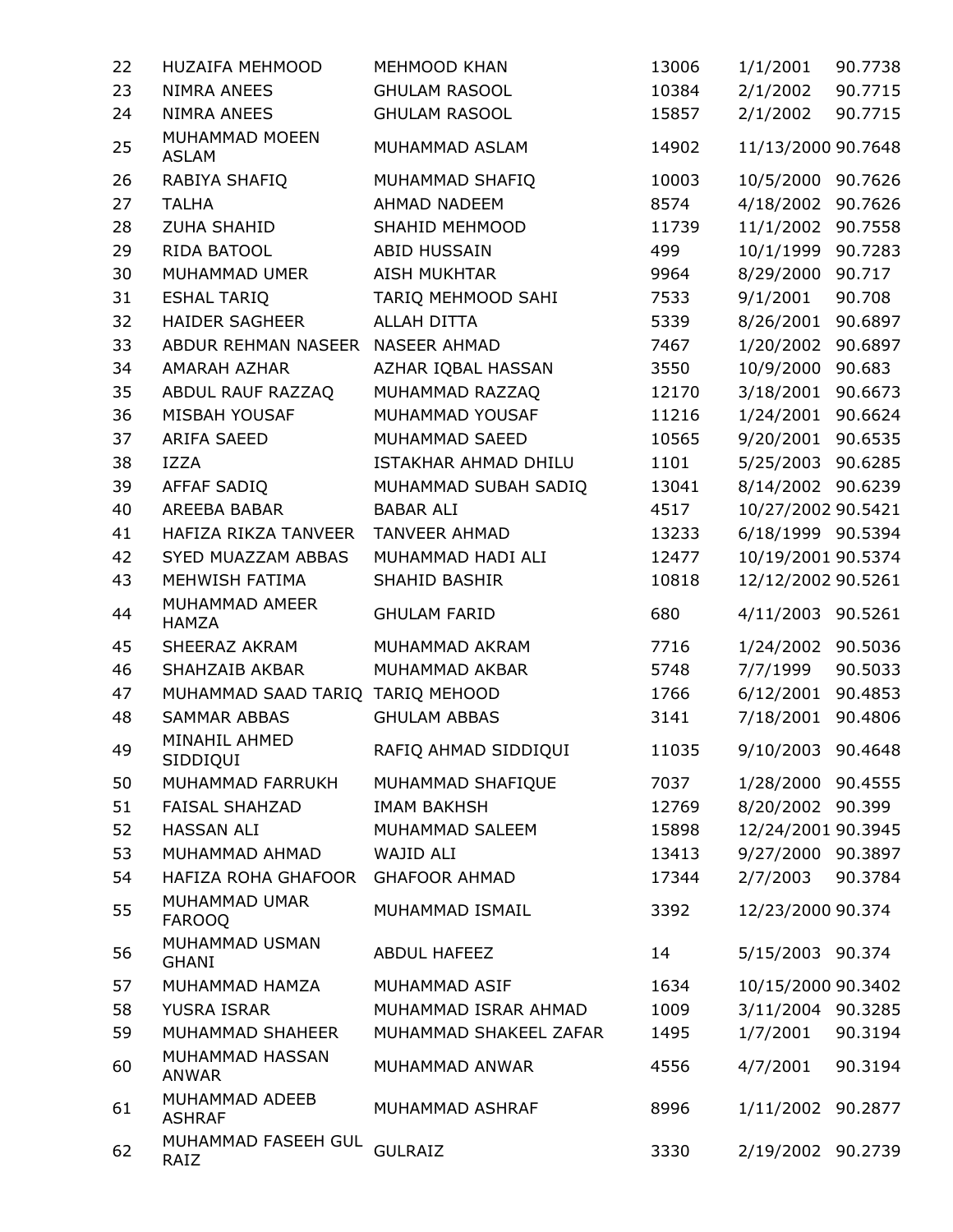| 63  | SARDAR HUSSAIN KHAN                  | AHMED YAR KHAN            | 446   | 9/18/2002 90.2649  |         |
|-----|--------------------------------------|---------------------------|-------|--------------------|---------|
| 64  | ALI HASSAN IRSHAD                    | MUHAMMAD IRSHAD           | 8501  | 5/23/2002 90.2602  |         |
| 65  | HASEEB UR REHMAN                     | MUHAMMAD AMJAD            | 5631  | 9/9/2001           | 90.2578 |
| 66  | MUHAMMAD ROHAAN<br><b>TAHEER</b>     | <b>ABDUL SHAKOOR ABID</b> | 13028 | 8/23/2001 90.2466  |         |
| 67  | HAMMAD JAMSHAID                      | <b>JAMSHAID AKRAM</b>     | 5926  | 10/18/2001 90.246  |         |
| 68  | SAJEEL HUSSAIN                       | MANZOOR HUSSAIN           | 17117 | 3/26/2002 90.2421  |         |
| 69  | ANAM SHAHZADI                        | MUHAMMAD SARWAR           | 8320  | 6/2/2001           | 90.2329 |
| 70  | MUHAMMAD ATIF<br><b>IFTIKHAR</b>     | <b>IFTIKHAR AHMED</b>     | 10365 | 4/22/1999 90.2306  |         |
| 71  | TOHEED FATIMA                        | ALI NAWAZ MUMTAZ          | 19250 | 8/5/2001           | 90.2238 |
| 72  | TANZEEL NAWAZ                        | MUHAMMAD NAWAZ            | 5490  | 10/6/2000          | 90.2126 |
| 73  | IMMAD AHMAD MUNIR                    | MUNIR AHMAD               | 1932  | 3/14/2000          | 90.1988 |
| 74  | DANYAL SAKHAWAT                      | SAKHAWAT ALI              | 3779  | 9/13/2003 90.1921  |         |
| 75  | ZURAIRA ZULFIQAR                     | RANA ZULFIQAR ALI         | 6587  | 10/15/2000 90.1899 |         |
| 76  | HAFIZA ZOONAISHA                     | MIRZA NAEEM AHMED         | 10922 | 2/15/2002 90.1783  |         |
| 77  | ALI HASSAN                           | MUHAMMAD IQBAL            | 17887 | 8/2/2001           | 90.1763 |
| 78  | TALHA HASSAN NASEEM                  | MUHAMMAD NASEEM           | 2796  | 9/24/2001 90.1718  |         |
| 79  | <b>SAJEEL AHMAD</b>                  | MUHAMMAD ASHRAF           | 1479  | 11/13/2000 90.1671 |         |
| 80  | <b>BUSHRA ZULFIQAR</b>               | HAFIZ MUHAMMAD ZULFIQAR   | 18527 | 12/18/2001 90.158  |         |
| 81  | AFIFA MEHBOOB                        | CH. MUHAMMAD MEHBOOB ALAM | 15475 | 10/3/2001 90.1513  |         |
| 82  | <b>USAMA KHALID AWAN</b>             | KHALID MEHMOOD BASHIR     | 11489 | 4/11/2000 90.1103  |         |
| 83  | <b>WARDA IJAZ</b>                    | <b>IJAZ HUSSAIN</b>       | 4546  | 4/12/2002 90.108   |         |
| 84  | MUHAMMAD ISHFAQ                      | MUHAMMAD AZAM             | 11139 | 9/1/2001           | 90.1035 |
| 85  | LUQMAN RAFIQ                         | MUHAMMAD RAFIQ            | 13537 | 2/1/2003           | 90.1035 |
| 86  | <b>FASEEH AHMAD</b>                  | QAISAR IQBAL              | 6539  | 11/20/2001 90.1012 |         |
| 87  | MOHSIN ALI                           | <b>ASGHAR ALI</b>         | 15822 | 2/24/2003          | 90.0988 |
| 88  | MUHAMMAD HASSAN<br><b>ABBAS KHAN</b> | MAZAHIR HUSSAIN KHAN      | 10260 | 2/8/2002           | 90.0942 |
| 89  | SAAD JAVAID                          | NAYYER JAVAID             | 13256 | 7/3/2001           | 90.0627 |
| 90  | <b>BILAL HUSSAIN</b>                 | KHADIM HUSSAIN            | 6493  | 10/12/2002 90.0557 |         |
| 91  | MUSHARRAF MANZOOR                    | MANZOOR HUSSAIN           | 10156 | 8/24/2001 90.0512  |         |
| 92  | SARA ISHAQ                           | MUHAMMAD ISHAQ            | 7613  | 8/8/2002           | 90.0467 |
| 93  | <b>ABDUL REHMAN</b>                  | MUHAMMAD IFTIKHAR         | 1134  | 4/30/2001 90.04    |         |
| 94  | MUHAMMAD ABRAR<br>AHMED              | MUHAMMAD PERVAIZ          | 5780  | 11/9/2000 90.0285  |         |
| 95  | <b>UMAR NAVEED</b>                   | MUHAMMAD NAVEED           | 6550  | 12/26/2002 90.0127 |         |
| 96  | MUHAMMAD AHMAD                       | CHAUDHARY KHALID MAHMOOD  | 3631  | 6/22/2003 90.0105  |         |
| 97  | <b>AYESHA AWAN</b>                   | MUHAMMAD AMAN ULLAH AWAN  | 11456 | 11/11/2002 89.9921 |         |
| 98  | RAMEESA KHALID                       | KHALID MEHMOOD            | 3003  | 10/23/2001 89.9899 |         |
| 99  | MUHAMMAD UMAIR<br><b>KHURSHID</b>    | MUHAMMAD KHURSHID         | 26    | 5/2/2003           | 89.9877 |
| 100 | MUHAMMAD UMAIR                       | MUHAMMAD ASLAM            | 170   | 7/25/2003 89.9806  |         |
| 101 | MUHAMMAD HASSAN<br><b>REHMAN</b>     | FAZAL UR REHMAN           | 503   | 3/12/2002 89.9604  |         |
| 102 | <b>HIRA NOOR</b>                     | MUHAMMAD YASIN ATIQUE     | 2495  | 6/1/2000           | 89.9556 |
| 103 | <b>SARAH SHABBIR</b>                 | <b>SHABBIR AHMAD</b>      | 7824  | 2/2/2002           | 89.9511 |
| 104 | <b>TALHA SAQIB</b>                   | SAQIB MAHMOOD             | 17191 | 6/16/2001          | 89.9398 |